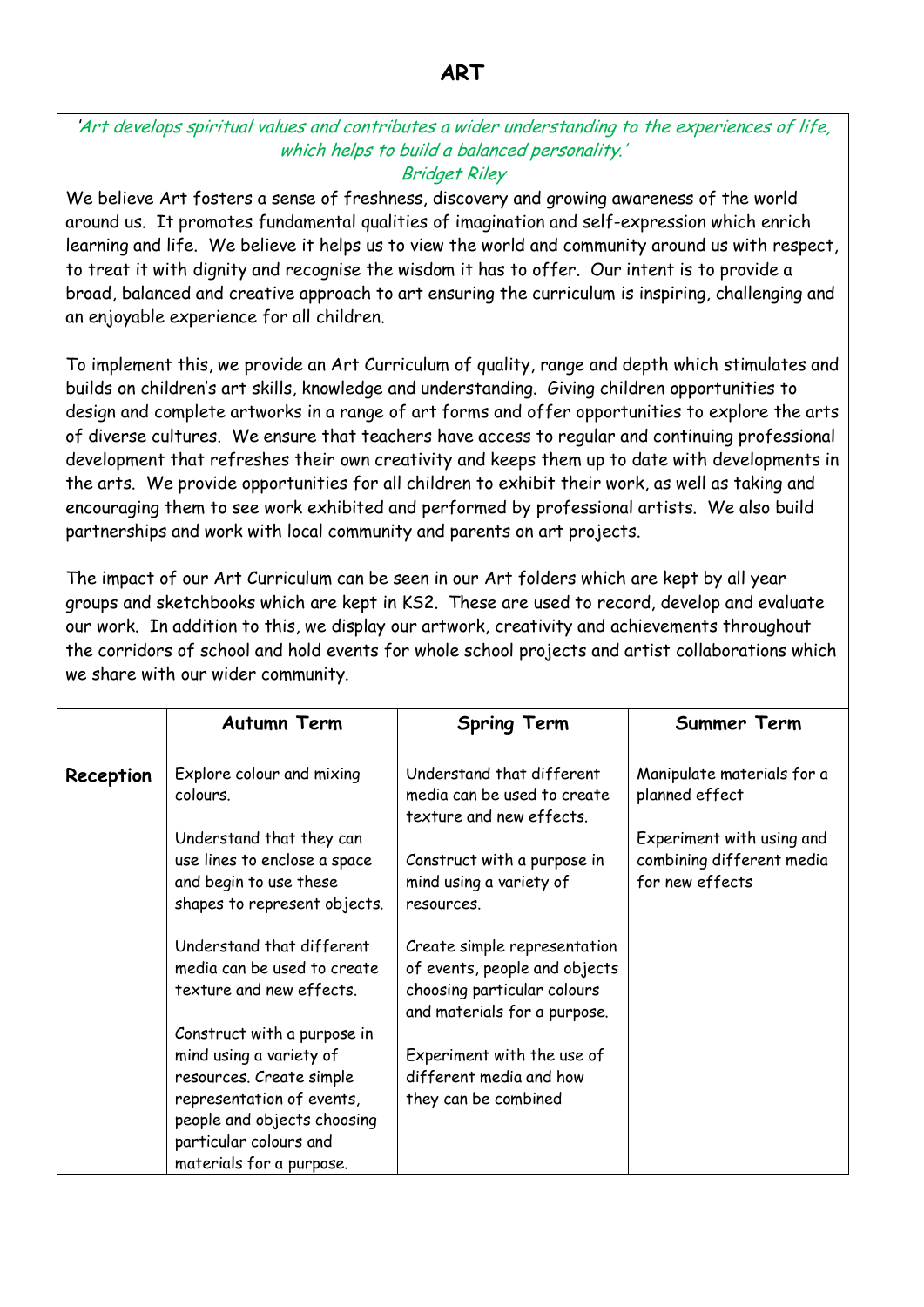| Year 1 | Papier mache hot air balloons<br>(Topic link)<br>Photo set up for scenes for<br>children's own versions of<br>"The Naughty bus".<br>Colour mixing.<br>Clay decorations for<br>Christmas bazaar. Christmas<br>angels (RE link)                                           | Exploring animal patterns and<br>different textures through<br>printing (Science link).<br>Explore mark making using<br>pastels and use to create<br>picture of selected animal<br>using a variety of different<br>marks (Science link).<br>Artist study: Kandinsky<br>paintings               | African fabrics - exploring<br>patterns - drawing,<br>printing, creating string<br>stamps to print onto fabric<br>(Maths link - repeating<br>patterns, global link)<br>Artist study: Van Gogh<br>Sunflowers -<br>collage/painting (Science<br>link).                        |
|--------|-------------------------------------------------------------------------------------------------------------------------------------------------------------------------------------------------------------------------------------------------------------------------|------------------------------------------------------------------------------------------------------------------------------------------------------------------------------------------------------------------------------------------------------------------------------------------------|-----------------------------------------------------------------------------------------------------------------------------------------------------------------------------------------------------------------------------------------------------------------------------|
|        | Early morning fine motor<br>activities to include: Diwali -<br>rangoli patterns (RE link),<br>Autumn leaf rubbings<br>(Science), paper snowflakes.                                                                                                                      | (Maths link - 2D shapes).                                                                                                                                                                                                                                                                      |                                                                                                                                                                                                                                                                             |
| Year 2 | Observational drawing of<br>harvest vegetables - (RE and<br><b>PSHE link)</b><br>Artist study: Rothko, Klee<br>Delauney: Colour using paint -<br>mixing, tones and shades<br>whilst looking at abstract<br>artists.<br>Clay: making Christmas<br>decorations. (link RE) | Observational drawing of<br>spring bulbs and flowers<br>(Science link)<br>Artist study: Barbara<br>Hepworth: 3D form and<br>sculpting in clay and tin foil:<br>(Link RE, Holy Trinity)<br>Textiles - weaving from rags<br>to riches. (link History and<br>Literacy)<br>Artist study: Paul Klee | Observational drawing of<br>seaside objects. (link<br>Literacy and Geography)<br>Printing: Repeat patterns<br>of shells and objects. (link<br>Literacy and Geography)<br>Artist study: Sorolla,<br>Homer and Monet: Painting<br>Seascapes. (Link Literacy<br>and Geography) |
| Year 3 | Artist study: William Morris<br>and the Arts and Crafts<br>Movement<br>Repeat pattern<br>Textile printmaking -<br>Victorian skylines<br>marbling<br>Drawing and making fossils<br>from Clay (Science link)                                                              | Collage: Castles, (link History<br>and Literacy)<br>Artist study: Turner's<br>skyscapes<br>Artist study: Giacometti -<br>the Human Form, sculpture<br>and drawing (Science link)<br>Printmaking                                                                                                | Making cave art<br>Using clay to make<br>Neolithic beakers<br>Drawing from nature and<br>life - our school<br>environment (Plants -<br>Science link)                                                                                                                        |
| Year 4 | Textiles: sew and make a felt<br>poppy Remembrance Day<br>badge.<br>Painting: poppies                                                                                                                                                                                   | Papier Mache turtles<br>Clay turtles<br>Artist study: Drawing Disney<br>cartoon characters.                                                                                                                                                                                                    | Textiles: design and make a<br>beanbag poison dart frog.<br>Artist study: Henry<br>Rousseau: Painting jungle<br>pictures.                                                                                                                                                   |